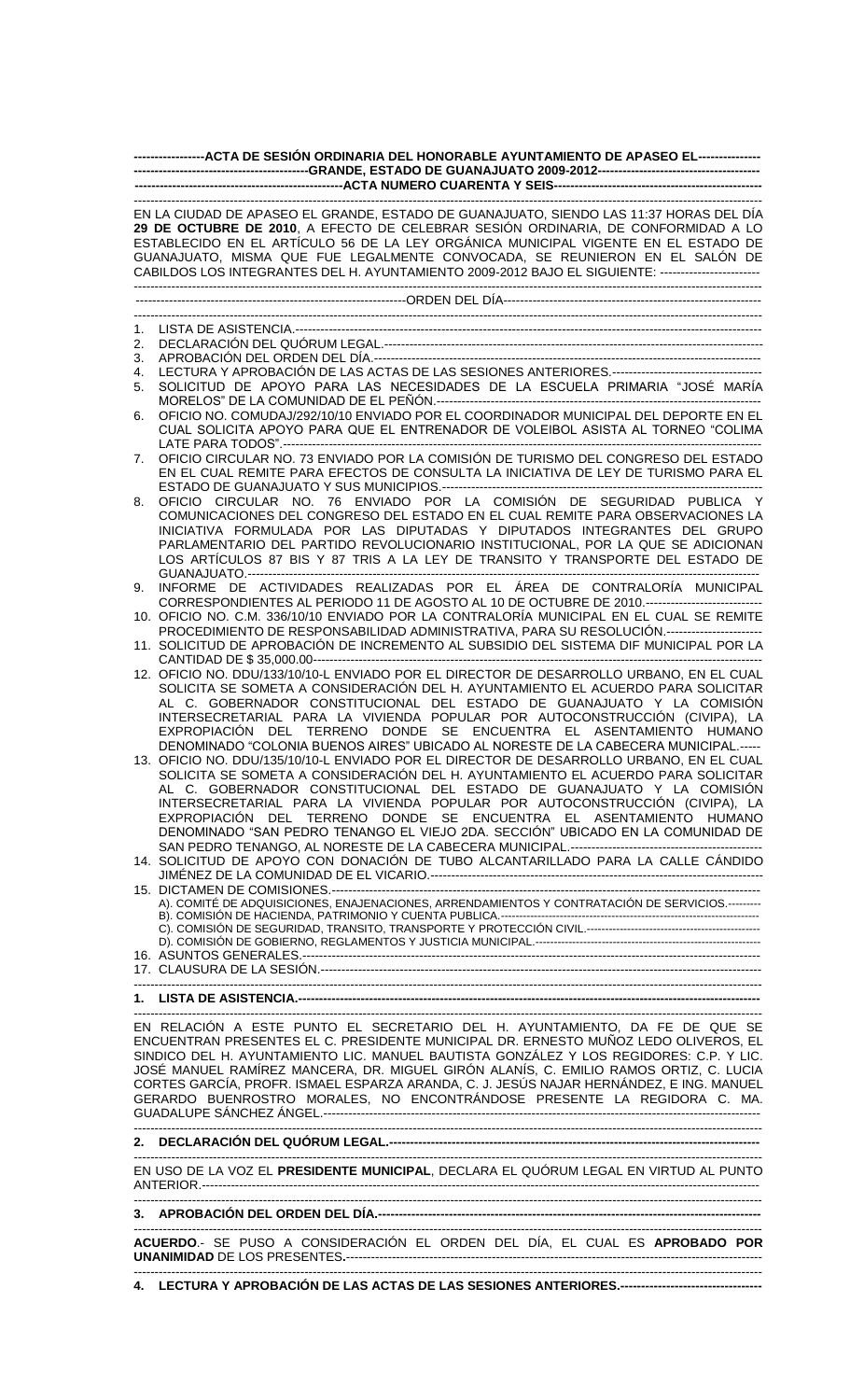------------------------------------------------------------------------------------------------------------------------------------------------------- **ACUERDO.**- SE SOMETE A CONSIDERACIÓN DEL H. AYUNTAMIENTO EL ACTA DE SESIÓN ORDINARIA NUMERO 44ª DE FECHA 06 DE OCTUBRE DE 2010, CON LAS OBSERVACIONES CONDUCENTES, LA CUAL **SE APRUEBA POR UNANIMIDAD** DE LOS PRESENTES.---------------------------------------------------------------

------------------------------------------------------------------------------------------------------------------------------------------------------- **ACUERDO.**- SE SOMETE A CONSIDERACIÓN DEL H. AYUNTAMIENTO EL ACTA DE SESIÓN EXTRAORDINARIA NUMERO 45ª DE FECHA 09 DE OCTUBRE DE 2010, CON LAS OBSERVACIONES CONDUCENTES, LA CUAL **SE APRUEBA CON 8 VOTOS A FAVOR** Y 1 EN CONTRA DEL REGIDOR ING. MANUEL GERARDO BUENROSTRO MORALES POR NO HABER ASISTIDO A ESA SESION EXTRAORDINARIA.----

------------------------------------------------------------------------------------------------------------------------------------------------------- **5. SOLICITUD DE APOYO PARA LAS NECESIDADES DE LA ESCUELA PRIMARIA "JOSÉ MARÍA MORELOS" DE LA COMUNIDAD DE EL PEÑÓN.--**

------------------------------------------------------------------------------------------------------------------------------------------------------- EL **PRESIDENTE MUNICIPAL DR. ERNESTO MUÑOZ LEDO OLIVEROS**, OPINA QUE ESTE ASUNTO SE VAYA A LA COMISIÓN DE EDUCACION, CULTURA, RECREACION Y DEPORTE PARA QUE SE VEA SI SE PUEDE APOYAR.-------------------

------------------------------------------------------------------------------------------------------------------------------------------------------- EL **REGIDOR ING. MANUEL GERARDO BUENROSTRO MORALES**, PROPONE SE VAYA A LA COMISIÓN DE OBRAS PARA HACER UN PRESUPUESTO Y ESTUDIO.--------------------------------------------------------------------

------------------------------------------------------------------------------------------------------------------------------------------------------- **ACUERDO**.- SE APRUEBA QUE LA SOLICITUD DE APOYO PARA LAS NECESIDADES DE LA ESCUELA PRIMARIA "JOSÉ MARÍA MORELOS" DE LA COMUNIDAD DE EL PEÑÓN, PASE A LAS COMISIONES DE EDUCACIÓN, CULTURA, RECREACIÓN Y DEPORTE Y A LA DE OBRAS PUBLICAS Y SERVICIOS MUNICIPALES PARA SU ANÁLISIS Y POSTERIOR DICTAMEN. **SE APRUEBA POR UNANIMIDAD** DE LOS PRESENTES.------------------------------------------------------------------------------------------------------------------------------------

------------------------------------------------------------------------------------------------------------------------------------------------------- **6. OFICIO NO. COMUDAJ/292/10/10 ENVIADO POR EL COORDINADOR MUNICIPAL DEL DEPORTE EN EL CUAL SOLICITA APOYO PARA QUE EL ENTRENADOR DE VOLEIBOL ASISTA AL TORNEO "COLIMA LATE PARA TODOS".----------------------------------------------------------------------------------------------------**

------------------------------------------------------------------------------------------------------------------------------------------------------- **ACUERDO**.- SE AUTORIZA QUE DE LA PARTIDA NO. 5-501-001-300-338-000-000 TRASLADO DE PERSONAL DE COMUDAJ, SE TOME LA CANTIDAD DE \$10,000.00.00 (DIEZ MIL PESOS 00/100M.N.) PARA PAGO DE GASTOS DE TRANSPORTE PARA LOS SELECCIONADOS QUE ASISTIRÁN AL TORNEO DE VOLEIBOL "COLIMA LATE PARA TODOS" QUE SE CELEBRARA EN EL ESTADO DE COLIMA. **SE APRUEBA POR UNANIMIDAD** DE LOS PRESENTES.----------------

------------------------------------------------------------------------------------------------------------------------------------------------------- **7. OFICIO CIRCULAR NO. 73 ENVIADO POR LA COMISIÓN DE TURISMO DEL CONGRESO DEL ESTADO EN EL CUAL REMITE PARA EFECTOS DE CONSULTA LA INICIATIVA DE LEY DE TURISMO PARA EL ESTADO DE GUANAJUATO Y SUS MUNICIPIOS.----**

------------------------------------------------------------------------------------------------------------------------------------------------------- **ACUERDO**.- ESTE H. AYUNTAMIENTO 2009-2012 SE DA POR ENTERADO DEL CONTENIDO DEL OFICIO CIRCULAR NO. 73 ENVIADO POR LA COMISIÓN DE TURISMO DEL CONGRESO DEL ESTADO EN EL CUAL REMITE PARA EFECTOS DE CONSULTA LA INICIATIVA DE LEY DE TURISMO PARA EL ESTADO DE GUANAJUATO Y SUS MUNICIPIOS. **SE APRUEBA POR UNANIMIDAD** DE LOS PRESENTES.-----------------

------------------------------------------------------------------------------------------------------------------------------------------------------- **8. OFICIO CIRCULAR NO. 76 ENVIADO POR LA COMISIÓN DE SEGURIDAD PUBLICA Y COMUNICACIONES DEL CONGRESO DEL ESTADO EN EL CUAL REMITE PARA OBSERVACIONES LA INICIATIVA FORMULADA POR LAS DIPUTADAS Y DIPUTADOS INTEGRANTES DEL GRUPO PARLAMENTARIO DEL PARTIDO REVOLUCIONARIO INSTITUCIONAL, POR LA QUE SE ADICIONAN LOS ARTÍCULOS 87 BIS Y 87 TRIS A LA LEY DE TRANSITO Y TRANSPORTE DEL ESTADO DE GUANAJUATO.---------------------------------------------------------------------------------------------------------------------------**

------------------------------------------------------------------------------------------------------------------------------------------------------- **ACUERDO**.- SE APRUEBA QUE EL OFICIO CIRCULAR NO. 76 ENVIADO POR LA COMISIÓN DE SEGURIDAD PUBLICA Y COMUNICACIONES DEL CONGRESO DEL ESTADO EN EL CUAL REMITE PARA OBSERVACIONES LA INICIATIVA FORMULADA POR LAS DIPUTADAS Y DIPUTADOS INTEGRANTES DEL GRUPO PARLAMENTARIO DEL PARTIDO REVOLUCIONARIO INSTITUCIONAL, POR LA QUE SE ADICIONAN LOS ARTÍCULOS 87 BIS Y 87 TRIS A LA LEY DE TRANSITO Y TRANSPORTE DEL ESTADO DE GUANAJUATO, PASE A LAS COMISIONES DE SEGURIDAD, TRANSITO, TRANSPORTE Y PROTECCIÓN CIVIL, A LA DE GOBIERNO, REGLAMENTOS Y JUSTICIA MUNICIPAL Y AL DIRECTOR Y SUBDIRECTORA DE LA DIRECCIÓN DE SEGURIDAD PUBLICA, VIALIDAD Y TRANSPORTE, PARA SU ANÁLISIS Y PROPUESTA EN SU CASO. **SE APRUEBA POR UNANIMIDAD** DE LOS PRESENTES.-------------------------------

#### ------------------------------------------------------------------------------------------------------------------------------------------------------- **9. INFORME DE ACTIVIDADES REALIZADAS POR EL ÁREA DE CONTRALORÍA MUNICIPAL CORRESPONDIENTES AL PERIODO 11 DE AGOSTO AL 10 DE OCTUBRE DE 2010.---------------------------**

------------------------------------------------------------------------------------------------------------------------------------------------------- **ACUERDO**.- ESTE H. AYUNTAMIENTO 2009-2012 DA POR RECIBIDO Y ENTERADO DEL INFORME DE ACTIVIDADES REALIZADAS POR EL ÁREA DE CONTRALORÍA MUNICIPAL CORRESPONDIENTES AL PERIODO 11 DE AGOSTO AL 10 DE OCTUBRE DE 2010. **SE APRUEBA POR UNANIMIDAD** DE LOS PRESENTES.--

### ------------------------------------------------------------------------------------------------------------------------------------------------------- **10. OFICIO NO. C.M. 336/10/10 ENVIADO POR LA CONTRALORÍA MUNICIPAL EN EL CUAL SE REMITE**  PROCEDIMIENTO DE RESPONSABILIDAD ADMINISTRATIVA, PARA SU RESOLUCIÓN.----

------------------------------------------------------------------------------------------------------------------------------------------------------- EL **SÍNDICO DEL H. AYUNTAMIENTO LIC. MANUEL BAUTISTA GONZÁLEZ**, OPINA QUE ESTARÍA BIEN PEDIRLE A CONTRALORÍA UN PROYECTO DE RESOLUCIÓN Y ENTERARLO A LA COMISIÓN PARA SOMETERLO AL PLENO.--------------------------------------------------------------------------------------------------------------------

------------------------------------------------------------------------------------------------------------------------------------------------------- EL **REGIDOR C. EMILIO RAMOS ORTIZ**, MANIFIESTA QUE ESTA DE ACUERDO CON LO QUE DICE EL SINDICO DEL H. AYUNTAMIENTO EN LO RELATIVO A QUE CONTRALORÍA NOS DE UNA ORIENTACIÓN.---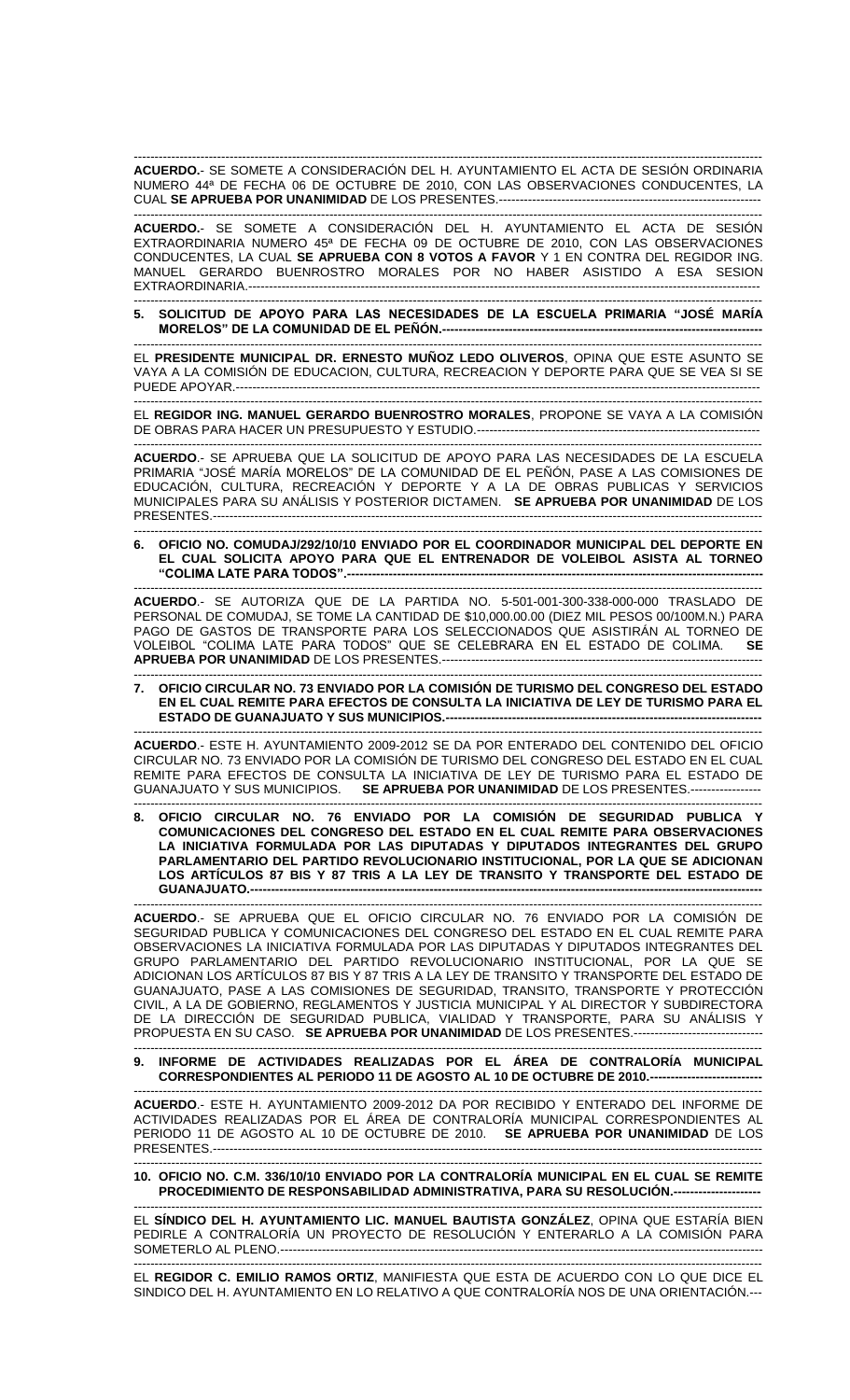------------------------------------------------------------------------------------------------------------------------------------------------------- EL **REGIDOR ING. MANUEL GERARDO BUENROSTRO MORALES**, DICE QUE LA CONTRALORA NO PUEDE EMITIR UN JUICIO, PORQUE NO LE CORRESPONDE PUES AL QUE LE COMPETE ES AL H. AYUNTAMIENTO Y PROPONE QUE EL ANTEPROYECTO DE RESOLUCIÓN LO HAGA EL DEPARTAMENTO JURÍDICO Y LA COMISION DE GOBIERNO, REGLAMENTOS Y JUSTICIA MUNICIPAL Y SOLICITA SE ENCOMIENDE LA RESPONSABILIDAD CIVIL Y LA RESPONSABILIDAD PENAL Y SE INTERPONGA QUERELLA POR PARTE DEL REPRESENTANTE LEGAL DEL H. AYUNTAMIENTO.------------------------------------

------------------------------------------------------------------------------------------------------------------------------------------------------- EL **REGIDOR C.P. Y LIC. JOSÉ MANUEL RAMÍREZ MANCERA**, COMENTA QUE DESDE EL MOMENTO EN QUE SE RECIBEN LOS PROCEDIMIENTOS HABRÍA QUE INVOLUCRAR AL DEPARTAMENTO JURÍDICO PARA QUE ESTE PENDIENTE DE ESOS ASUNTOS Y NOS MANDEN UN PROYECTO DE SENTENCIA PARA APROBARLO EN EL AYUNTAMIENTO.-------------------------------------------------------------------------------------------------

------------------------------------------------------------------------------------------------------------------------------------------------------- LA **REGIDORA C. LUCIA CORTES GARCÍA** OPINA QUE SERIA BUENO QUE CUANDO HAYA ESTE TIPO DE ASUNTOS, SE LE LLAME A CONTRALORÍA PARA QUE VENGAN Y EXPLIQUEN EL ASUNTO PARA QUE NO HAYA MALOS ENTENDIDOS.--------------------------------------------------------------------------------------------------------------

------------------------------------------------------------------------------------------------------------------------------------------------------- EL **REGIDOR DR. MIGUEL GIRON ALANIS**, HACE EL COMENTARIO DE QUE LA CONTRALORIA MANDA ASUNTOS Y SE LAVA LAS MANOS PUES SE LO DEJAN AL AYUNTAMIENTO.------------------------------

------------------------------------------------------------------------------------------------------------------------------------------------------- **ACUERDO**.- EN RELACIÓN AL OFICIO NO. C.M. 336/10/10 ENVIADO POR LA CONTRALORÍA MUNICIPAL EN EL CUAL SE REMITE PROCEDIMIENTO DE RESPONSABILIDAD ADMINISTRATIVA, PARA SU RESOLUCIÓN, SE APRUEBA QUE ESTE PUNTO PASE A LA COMISIÓN DE GOBIERNO, REGLAMENTOS Y JUSTICIA MUNICIPAL CONJUNTAMENTE CON EL COORDINADOR JURÍDICO PARA QUE ELABOREN UN PROYECTO DE DICTAMEN Y SE TURNE A LA SIGUIENTE SESIÓN DE AYUNTAMIENTO LA PROPUESTA. **SE APRUEBA POR UNANIMIDAD** DE LOS PRESENTES.---------------------

#### ------------------------------------------------------------------------------------------------------------------------------------------------------- **11. SOLICITUD DE APROBACIÓN DE INCREMENTO AL SUBSIDIO DEL SISTEMA DIF MUNICIPAL POR LA** CANTIDAD DE \$ 35,000.00----

------------------------------------------------------------------------------------------------------------------------------------------------------- **ACUERDO**.- SE AUTORIZA QUE SE TOME DE LA PARTIDA NO. 5-501-001-400-401-000-000-00 AYUDAS CULTURALES Y SOCIALES DE GOBIERNO MUNICIPAL LA CANTIDAD DE \$ 35,000.00 (TREINTA Y CINCO MIL PESOS 00/100M.N.) PARA INCREMENTO AL SUBSIDIO DEL SISTEMA DIF MUNICIPAL Y QUE ESTE GASTO SE CONSIDERE DENTRO DEL FUTURO PRESUPUESTO DE EGRESOS UNA PARTIDA PARA EL PAGO DE GASTOS DEL SEGUNDO INFORME. **SE APRUEBA POR UNANIMIDAD** DE LOS PRESENTES.----

------------------------------------------------------------------------------------------------------------------------------------------------------- **12. OFICIO NO. DDU/133/10/10-L ENVIADO POR EL DIRECTOR DE DESARROLLO URBANO, EN EL CUAL SOLICITA SE SOMETA A CONSIDERACIÓN DEL H. AYUNTAMIENTO EL ACUERDO PARA SOLICITAR AL C. GOBERNADOR CONSTITUCIONAL DEL ESTADO DE GUANAJUATO Y LA COMISIÓN INTERSECRETARIAL PARA LA VIVIENDA POPULAR POR AUTOCONSTRUCCIÓN (CIVIPA), LA EXPROPIACIÓN DEL TERRENO DONDE SE ENCUENTRA EL ASENTAMIENTO HUMANO DENOMINADO "COLONIA BUENOS AIRES" UBICADO AL NORESTE DE LA CABECERA MUNICIPAL.-**

------------------------------------------------------------------------------------------------------------------------------------------------------- **ACUERDO**.- SE APRUEBA SOLICITAR AL C. GOBERNADOR CONSTITUCIONAL DEL ESTADO DE GUANAJUATO Y LA COMISIÓN INTERSECRETARIAL PARA LA VIVIENDA POPULAR POR AUTOCONSTRUCCIÓN (CIVIPA), LA EXPROPIACIÓN DEL TERRENO DONDE SE ENCUENTRA EL ASENTAMIENTO HUMANO DENOMINADO "COLONIA BUENOS AIRES" UBICADO AL NORESTE DE LA CABECERA MUNICIPAL DE APASEO EL GRANDE, GTO. **SE APRUEBA POR UNANIMIDAD** DE LOS PRESENTES.------------------------------------------------------------------------------------------------------------------------------------

------------------------------------------------------------------------------------------------------------------------------------------------------- **13. OFICIO NO. DDU/135/10/10-L ENVIADO POR EL DIRECTOR DE DESARROLLO URBANO, EN EL CUAL SOLICITA SE SOMETA A CONSIDERACIÓN DEL H. AYUNTAMIENTO EL ACUERDO PARA SOLICITAR AL C. GOBERNADOR CONSTITUCIONAL DEL ESTADO DE GUANAJUATO Y LA COMISIÓN INTERSECRETARIAL PARA LA VIVIENDA POPULAR POR AUTOCONSTRUCCIÓN (CIVIPA), LA EXPROPIACIÓN DEL TERRENO DONDE SE ENCUENTRA EL ASENTAMIENTO HUMANO DENOMINADO "SAN PEDRO TENANGO EL VIEJO 2DA. SECCIÓN" UBICADO EN LA COMUNIDAD DE**  SAN PEDRO TENANGO, AL NORESTE DE LA CABECERA MUNICIPAL.------------------------

------------------------------------------------------------------------------------------------------------------------------------------------------- **ACUERDO**.- SE APRUEBA SOLICITAR AL C. GOBERNADOR CONSTITUCIONAL DEL ESTADO DE GUANAJUATO Y LA COMISIÓN INTERSECRETARIAL PARA LA VIVIENDA POPULAR POR AUTOCONSTRUCCIÓN (CIVIPA), LA EXPROPIACIÓN DEL TERRENO DONDE SE ENCUENTRA EL ASENTAMIENTO HUMANO DENOMINADO "SAN PEDRO TENANGO EL VIEJO 2DA SECCIÓN" UBICADO EN LA COMUNIDAD DE SAN PEDRO TENANGO, AL SURESTE DE LA CABECERA MUNICIPAL DE APASEO EL GRANDE, GTO. **SE APRUEBA POR UNANIMIDAD** DE LOS PRESENTES.-----------------------------------------------

### ------------------------------------------------------------------------------------------------------------------------------------------------------- **14. SOLICITUD DE APOYO CON DONACIÓN DE TUBO ALCANTARILLADO PARA LA CALLE CÁNDIDO JIMÉNEZ DE LA COMUNIDAD DE EL VICARIO.--**

------------------------------------------------------------------------------------------------------------------------------------------------------- **ACUERDO**.- SE APRUEBA QUE LA SOLICITUD DE APOYO CON DONACIÓN DE TUBO ALCANTARILLADO PARA LA CALLE CÁNDIDO JIMÉNEZ DE LA COMUNIDAD DE EL VICARIO, PASE A LAS COMISIONES DE DESARROLLO URBANO Y PRESERVACIÓN ECOLÓGICA, LA DE OBRAS PUBLICAS Y SERVICIOS MUNICIPALES, LA DE SALUD Y ASISTENCIA SOCIAL, LA DE AGUA POTABLE Y ALCANTARILLADO Y EL COMITÉ DE AGUA POTABLE Y ALCANTARILLADO DE APASEO EL GRANDE, GTO. (CMAPA) PARA SU ANÁLISIS Y POSTERIOR DICTAMEN. **SE APRUEBA POR UNANIMIDAD** DE LOS PRESENTES.-----------------

### ------------------------------------------------------------------------------------------------------------------------------------------------------- **15. DICTAMEN DE COMISIONES.------------------------------------------------------------------------------------------------------- A). COMITÉ DE ADQUISICIONES, ENAJENACIONES, ARRENDAMIENTOS Y CONTRATACIÓN DE SERVICIOS.--------**

- B). COMISIÓN DE HACIENDA, PATRIMONIO Y CUENTA PUBLICA. **C). COMISIÓN DE SEGURIDAD, TRANSITO, TRANSPORTE Y PROTECCIÓN CIVIL.-----------------------------------------------**
- **D). COMISIÓN DE GOBIERNO, REGLAMENTOS Y JUSTICIA MUNICIPAL.------------------------------------------------------------**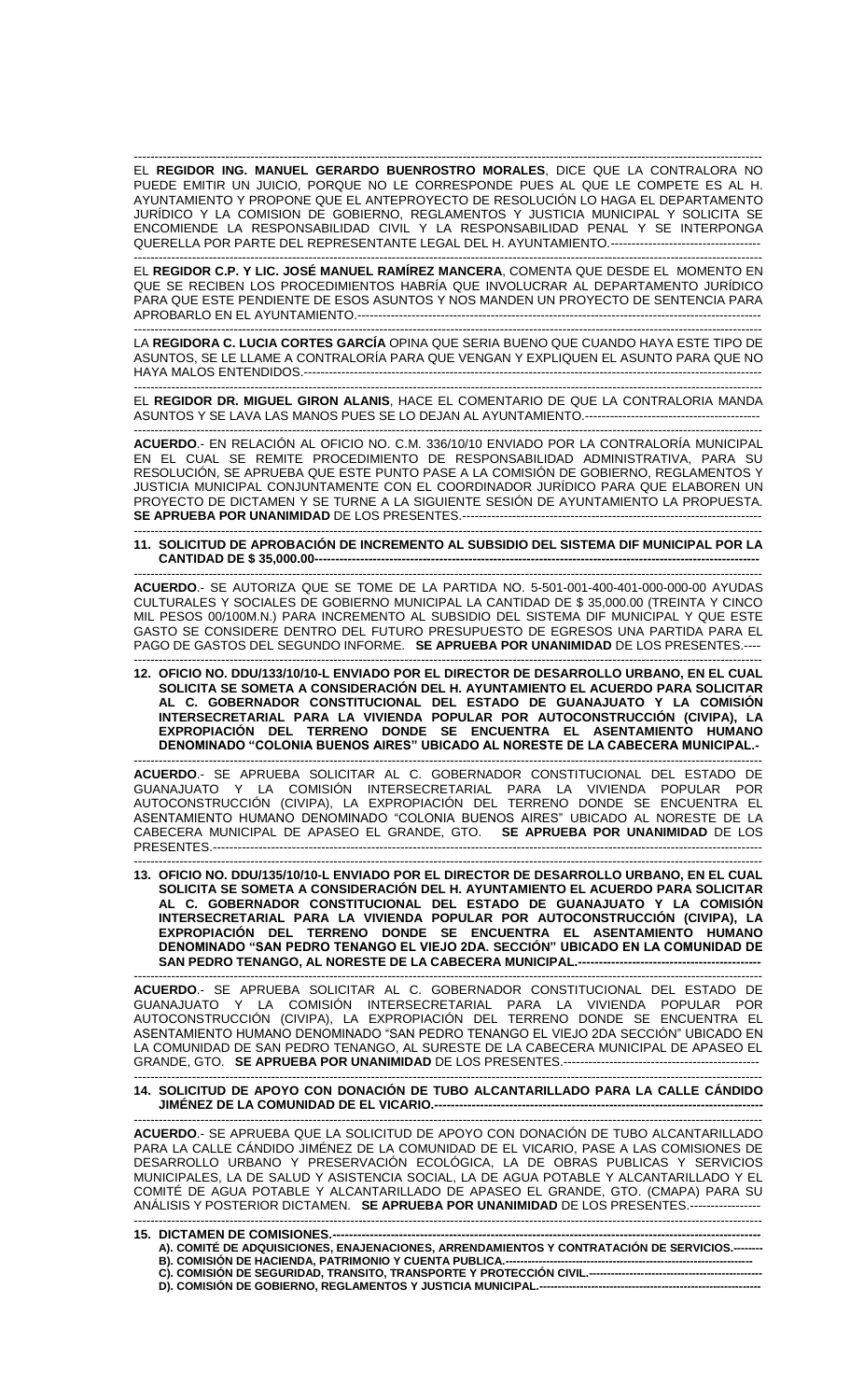|  |  | A). COMITÉ DE ADQUISICIONES, ENAJENACIONES, ARRENDAMIENTOS Y CONTRATACIÓN DE |  |  |
|--|--|------------------------------------------------------------------------------|--|--|
|  |  |                                                                              |  |  |

------------------------------------------------------------------------------------------------------------------------------------------------------- **1**.- EL **SECRETARIO DEL H. AYUNTAMIENTO LIC. JUAN ANTONIO GARCÍA OLIVEROS**, DA LECTURA A LAS ACTAS NO. 24ª Y NO. 25ª DE FECHAS 05 Y 26 DE OCTUBRE DE 2010, DEL COMITÉ DE ADQUISICIONES, ENAJENACIONES, ARRENDAMIENTOS Y CONTRATACIÓN DE SERVICIOS DEL MUNICIPIO DE APASEO EL GRANDE, GTO., EN LAS CUALES SE APROBARON LOS SIGUIENTES<br>ACUERDOS: **24.I** ANALIZADAS Y DISCUTIDAS LAS COTIZACIONES PRESENTADAS, ÉSTE COMITÉ 24.I ANALIZADAS Y DISCUTIDAS LAS COTIZACIONES PRESENTADAS, ÉSTE COMITÉ APRUEBA POR UNANIMIDAD DE LOS PRESENTES AUTORIZAR A LA DIRECCIÓN DE SERVICIOS GENERALES Y ECOLOGÍA A ADQUIRIR CON EL PROVEEDOR DENOMINADO **UNIFORMES LA PROVIDENCIA, S.A. DE C.V**. LO SIGUIENTE: 202 (DOSCIENTAS DOS) CAMISA CASUAL 60% ALGODÓN, 40% POLIÉSTER AZUL OXFORD MANGA LARGA PARA DAMA Y CABALLERO INCLUYE BORDADOS A UN COSTO DE \$ 26,866.00 (VEINTISÉIS MIL OCHOCIENTOS SESENTA Y SEIS PESOS 00/100 MN) MAS 16% DE IVA \$ 4,298.56 (CUATRO MIL DOSCIENTOS NOVENTA Y OCHO PESOS 56/100 MN) DANDO UN TOTAL DE \$ 31,164.56 (TREINTA Y UN MIL CIENTO SESENTA Y CUATRO PESOS 56/100 MN), 202 (DOSCIENTOS DOS) JEANS 100% ALGODÓN MEZCLILLA DE 14 ONZAS SUAVIZADO, CON CIERRE DE LATÓN PARA CABALLERO A UN COSTO DE \$ 20,402.00 (VEINTE MIL CUATROCIENTOS DOS PESOS 00/100 MN) MAS 16% DE IVA \$ 3,264.32 (TRES MIL DOSCIENTOS SESENTA Y CUATRO PESOS 32/100 MN) DANDO UN TOTAL DE \$ 23,666.32 (VEINTITRÉS MIL SEISCIENTOS SESENTA Y SEIS PESOS 32/100 MN) Y 101 (CIENTO UNO) PAR DE ZAPATO BORCEGUI NEGRO SIN CASQUILLO MARCA VAN VIEN A UN COSTO DE \$ 30,451.50 (TREINTA MIL CUATROCIENTOS CINCUENTA Y UN PESOS 50/100 MN) MAS 16% DE IVA \$ 4,872.24 (CUATRO MIL OCHOCIENTOS SETENTA Y DOS PESOS 24/100 MN) DANDO UN TOTAL DE \$ 35,323.74 (TREINTA Y CINCO MIL TRESCIENTOS VEINTITRÉS PESOS 74/100 MN) **DANDO UN TOTAL DE LA COMPRA DE \$ 90,154.62 (NOVENTA MIL CIENTO CINCUENTA Y CUATRO PESOS 62/100 MN).** PARA CUBRIR EL PAGO DE ESTA ADQUISICIÓN SE TOMARÁ DE LA CUENTA RAMO XXXIII, FONDO II, EJERCICIO 2010, PARTIDA 5-517-007-513-001-200-217 DENOMINADA ROPA DE TRABAJO Y UNIFORMES Y PARA CONTROL DE PRESUPUESTO PROGRAMÁTICO CARGARÁ AL PROGRAMA 1, PROYECTO 1 META 1. **24.II** ANALIZADAS Y DISCUTIDAS LAS COTIZACIONES PRESENTADAS, ÉSTE COMITÉ APRUEBA CON VOTO DE CALIDAD AUTORIZAR A LA DIRECCIÓN DE SERVICIOS GENERALES Y ECOLOGÍA A ADQUIRIR CON EL PROVEEDOR DENOMINADO **ALUMBRADO PÚBLICO INDUSTRIAL Y COMERCIAL J.C., S.A. DE C.V.** LO SIGUIENTE: 700 (SETECIENTOS) BALASTRO AUTOREGULADO EN VAPOR DE SODIO DE 100 WATTS DUAL 127/220 VOLTS NORMAL MCA LUMICON A UN COSTO DE \$ 224,000.00 (DOSCIENTOS VEINTICUATRO MIL PESOS 00/100 MN) MAS 16% DE IVA \$ 35,840.00 (TREINTA Y CINCO MIL OCHOCIENTOS CUARENTA PESOS 00/100 MN) DANDO UN TOTAL DE \$ 259,840.00 (DOSCIENTOS CINCUENTA Y NUEVE MIL OCHOCIENTOS CUARENTA PESOS 00/100 MN), 2000 (DOS MIL) FOCO DE DESCARGA DE ALTA INTENSIDAD DE VAPOR DE SODIO ALTA PRESION DE 100 WATTS FLUJO LUMINOSO DE 9,500 LM VIDA ÚTIL PROMEDIO DE 24,000 HRS MCA OSRAM A UN COSTO DE \$ 110,000.00 (CIENTO DIEZ MIL PESOS 00/100 MN) MAS 16% DE IVA \$ 17,600.00 (DIECISIETE MIL SEISCIENTOS PESOS 00/100 MN) DANDO UN TOTAL DE \$ 127,600.00 (CIENTO VEINTISIETE MIL SEISCIENTOS PESOS 00/100 MN), 200 (DOSCIENTAS) CINTA AISLAR A UN COSTO DE \$ 740.00 (SETECIENTOS CUARENTA PESOS 00/100 MN) MAS 16% DE IVA \$ 118.00 (CIENTO DIECIOCHO PESOS 00/100 MN) DANDO UN TOTAL DE \$ 858.00 (OCHOCIENTOS CINCUENTA Y OCHO PESOS 00/100 MN), 100 (CIEN) SOQUET MOGUL A UN COSTO DE \$ 672.00 (SEISCIENTOS SETENTA Y DOS PESOS 00/100 MN) MAS 16% DE IVA \$ 107.00 (CIENTO SIETE PESOS 00/100 MN) DANDO UN TOTAL DE \$ 779.00 (SETECIENTOS SETENTA Y NUEVE PESOS 00/100 MN), 600 (SEISCIENTOS) MT CABLE NEUTRANEL 2+1 CALIBRE 6 A UN COSTO DE \$ 15,000.00 (QUINCE MIL PESOS 00/100 MN) MAS 16% DE IVA \$ 2,400.00 (DOS MIL CUATROCIENTOS PESOS 00/100 MN) DANDO UN TOTAL DE \$ 17,400.00 (DIECISIETE MIL CUATROCIENTOS PESOS 00/100 MN), 200 (DOSCIENTOS) MT CABLE NEUTRANEL 1+1 CALIBRE 6 A UN COSTO DE \$ 4,600.00 (CUATRO MIL SEISCIENTOS PESOS 00/100 MN) MAS 16% DE IVA \$ 736.00 (SETECIENTOS TREINTA Y SEIS PESOS 00/100 MN) DANDO UN TOTAL DE \$ 5,336.00 (CINCO MIL TRESCIENTOS TREINTA Y SEIS PESOS 00/100 MN), 30 (TREINTA) LUMINARIA TIPO SUBURBANA AUTOBALASTRADA EN VAPOR DE SODIO DE 100 WATTS DUAL 127/220 VOLTS NORMAL COMPLETA Y TOTALMENTE ARMADA A UN COSTO DE \$ 24,000.00 (VEINTICUATRO MIL PESOS 00/100 MN) MAS 16% DE IVA \$ 3,840.00 (TRES MIL OCHOCIENTOS CUARENTA PESOS 00/100 MN) DANDO UN TOTAL DE \$ 27,840.00 (VEINTISIETE MIL OCHOCIENTOS CUARENTA PESOS 00/100 MN), 10 (DIEZ) ROLLO DE 100 MT CABLE POT CALIBRE NO. 14 MCA ARGOS A UN COSTO DE \$ 6,090.00 (SEIS MIL NOVENTA PESOS 00/100 MN) MAS 16% DE IVA \$ 974.40 (NOVECIENTOS SETENTA Y CUATRO PESOS 40/100 MN) DANDO UN TOTAL DE \$ 7,064.40 (SIETE MIL SESENTA Y CUATRO PESOS 40/100 MN), 30 (TREINTA) ESLABÓN FUSIBLE DE 2 AMPERS A UN COSTO DE \$ 870.00 (OCHOCIENTOS SETENTA PESOS 00/100 MN) MAS 16% DE IVA \$ 139.20 (CIENTO TREINTA Y NUEVE PESOS 20/100 MN) DANDO UN TOTAL DE \$ 1,009.20 (MIL NUEVE PESOS 20/100 MN) Y 30 (TREINTA) ESLABÓN FUSIBLE DE 4 AMPERS A UN COSTO DE \$ 870.00 (OCHOCIENTOS SETENTA PESOS 00/100 MN) MAS 16% DE IVA \$ 139.20 (CIENTO TREINTA Y NUEVE PESOS 20/100 MN) DANDO UN TOTAL DE \$ 1,009.20 (MIL NUEVE PESOS 20/100 MN), **DANDO UN TOTAL DE LA COMPRA DE \$ 448,735.80 (CUATROCIENTOS CUARENTA Y OCHO MIL SETECIENTOS TREINTA Y CINCO PESOS 80/100 MN).** PARA CUBRIR EL PAGO DE ESTA ADQUISICIÓN SE TOMARÁ DE LA CUENTA RAMO XXXIII, FONDO II EJERCICIO 2010, PARTIDA 5-517-007-513-003-200-212 DENOMINADA MATERIAL ELÉCTRICO Y PARA CONTROL DE PRESUPUESTO PROGRAMÁTICO CARGARÁ AL PROGRAMA 2, PROYECTO 2, META 2. **24.III** ANALIZADAS Y DISCUTIDAS LAS COTIZACIONES PRESENTADAS, ÉSTE COMITÉ APRUEBA POR UNANIMIDAD DE LOS PRESENTES AUTORIZAR A LA TESORERÍA MUNICIPAL A CONTRATAR EL SEGURO PARA LA PRIMER FLOTILLA DEL PARQUE VEHICULAR DEL MUNICIPIO, QUE INCLUYE A 57 VEHÍCULOS, CON EL PRESTADOR DE SERVICIO DENOMINADO **SEGUROS EL POTOSÍ, S.A. POR LA CANTIDAD DE \$ 356,358.05 (TRESCIENTOS CINCUENTA Y SEIS MIL TRESCIENTOS CINCUENTA Y OCHO PESOS 05/100 MN) COSTO NETO** COMO SE DESCRIBE A CONTINUACIÓN:

| NÚM. | <b>DIRECCIÓN</b>           | VEHICULO                    | <b>MODELO</b> | <b>COSTO TOTAL</b> |
|------|----------------------------|-----------------------------|---------------|--------------------|
|      | SERVICIOS GENERALES        | MERCEDES BENZ CAMION VOLTEO | 1999          | \$9.586.31         |
|      | <b>SERVICIOS GENERALES</b> | INTERNACIONAL CHASIS CABINA | 2006          | 12.006.60          |
|      | SERVICIOS GENERALES        | DODGE PICK UP               | 2000          | 4.207.33           |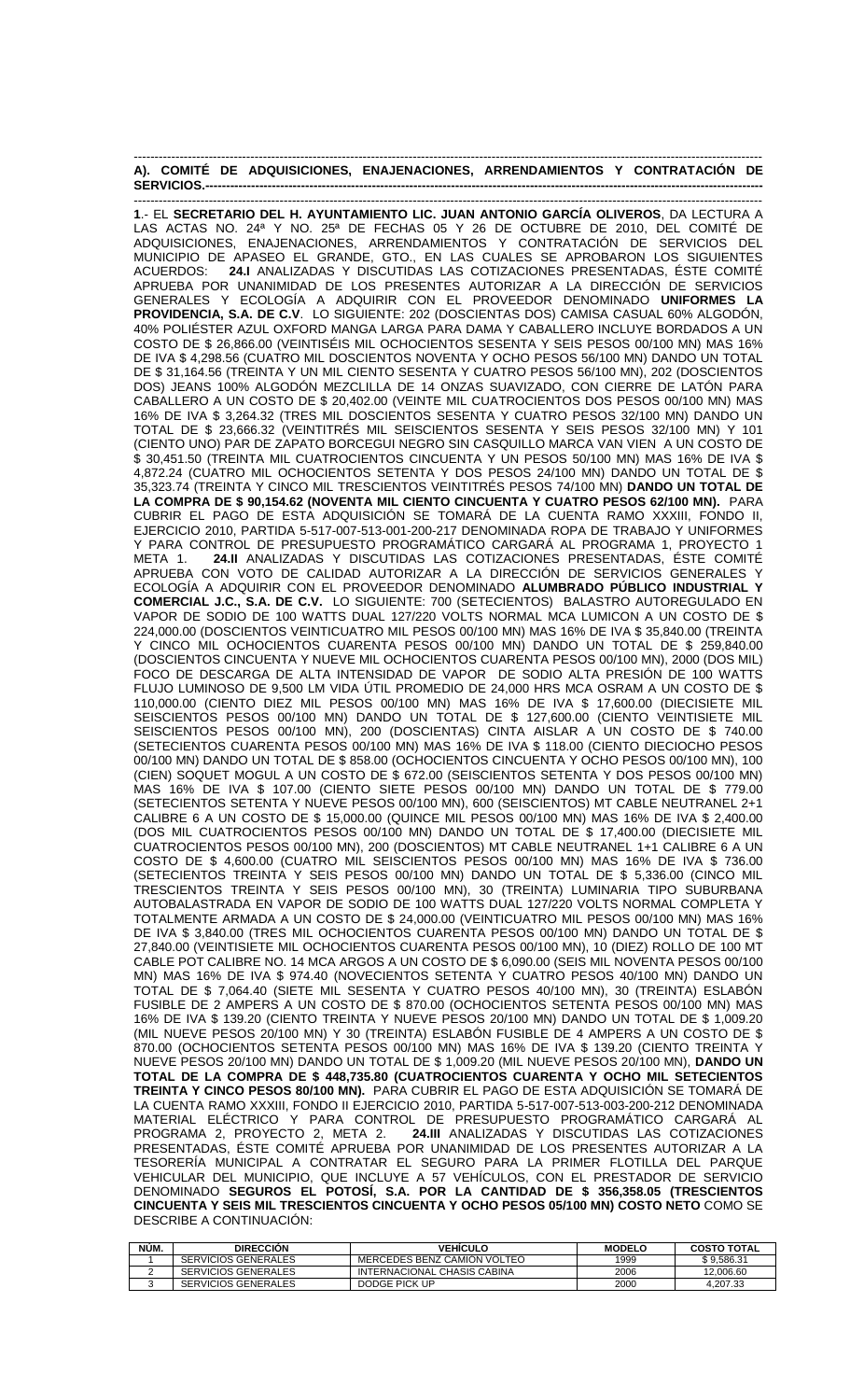| $\overline{4}$ | SERVICIOS GENERALES                                    | DODGE PICK UP                         | 2002         | 5,739.37             |
|----------------|--------------------------------------------------------|---------------------------------------|--------------|----------------------|
| $\overline{5}$ | SERVICIOS GENERALES                                    | FORD PICK UP F-150                    | 2002         | 6,243.43             |
| 6              | SERVICIOS GENERALES                                    | CHEVROLET SILVERADO 3500              | 2006         | 4,997.58             |
| $\overline{7}$ | <b>SERVICIOS GENERALES</b>                             | <b>VOLKSWAGEN SEDAN</b>               | 1988         | 2,848.55             |
| 8              | SERVICIOS GENERALES                                    | CHEVROLET PICK UP F-350               | 2007         | 6,541.34             |
| 9              | SERVICIOS GENERALES                                    | CHEVROLET PICK UP 1500                | 2007         | 5,956.09             |
| 10             | SERVICIOS GENERALES                                    | CHEVROLET SILVERADO 3500              | 2007         | 4,666.15             |
| 11             | SERVICIOS GENERALES                                    | <b>FORD RANGER</b>                    | 1999         | 5,296.78             |
| 12             | <b>SERVICIOS GENERALES</b>                             | <b>FORD PICK UP</b>                   | 2001         | 5,991.64             |
| 13             | SERVICIOS GENERALES                                    | INTERNACIONAL CHASIS CABINA           | 2009         | 11,845.36            |
| 14             | SERVICIOS GENERALES                                    | INTERNACIONAL CHASIS CABINA           | 2009         | 11,845.36            |
| 15             | OBRAS PÚBLICAS                                         | DINA CAMIÓN PIPA                      | 2000         | 8,876.25             |
| 16             | OBRAS PÚBLICAS                                         | DODGE CAMIÓN DE VOLTEO                | 1996         | 6,388.38             |
| 17             | <b>OBRAS PÚBLICAS</b>                                  | DODGE CAMIÓN DE VOLTEO                | 1996         | 6,388.38             |
| 18             | OBRAS PÚBLICAS                                         | DODGE PICK UP W-250                   | 1993         | 3,946.39             |
| 19             | OBRAS PÚBLICAS                                         | NISSAN PICK UP                        | 2001         | 5,714.79             |
| 20             | OBRAS PÚBLICAS                                         | STERLING CAMIÓN DE VOLTEO             | 2005         | 11,437.27            |
| 21             | OBRAS PÚBLICAS                                         | HONDA MOTOCICLETA                     | 2003         | 3,366.84             |
| 22             | OBRAS PÚBLICAS                                         | STERLING CAMIÓN DE VOLTEO             | 2005         | 11,437.27            |
| 23             | DESARROLLO URBANO                                      | <b>FORD RANGER</b>                    | 2004         | 7,576.37             |
| 24             | <b>IMIPE</b>                                           | <b>VOLKSWAGEN SEDAN</b>               | 2001         | 3,415.26             |
| 25             | DESARROLLO ECONÓMICO                                   | <b>VOLKSWAGEN SEDAN</b>               | 2002         | 3,662.37             |
| 26             | DESARROLLO RURAL                                       | DODGE PICK UP D-150                   | 1993         | 3,914.98             |
| 27             | <b>DESARROLLO RURAL</b>                                | DODGE PICK UP D-150                   | 1992         | 3,873.92             |
| 28             | DESARROLLO RURAL                                       | NISSAN PICK UP DOBLE CABINA           | 1998         | 5,303.56             |
| 29             | CONTRALORÍA MUNICIPAL                                  | CHEVROLET SILVERADO                   | 2005         | 6,286.33             |
| 30             | DESARROLLO SOCIAL Y HUMANO                             | NISSAN PICK UP DOBLE CABINA           | 1998         |                      |
| 31             | DESARROLLO SOCIAL Y HUMANO                             | NISSAN PICK UP DOBLE CABINA           | 2001         | 5,303.56<br>5,714.79 |
|                | DESARROLLO SOCIAL Y HUMANO                             | NISSAN PICK UP DOBLE CABINA           |              |                      |
| 32<br>33       | DESARROLLO SOCIAL Y HUMANO                             | NISSAN PICK UP DOBLE CABINA           | 2001<br>2008 | 5,714.79<br>7,160.42 |
| 34             | COMITÉ DEL DEPORTE                                     |                                       | 2001         |                      |
|                |                                                        | <b>NISSAN TSURU</b>                   |              | 3.118.83             |
| 35             | <b>FISCALIZACIÓN</b><br>SECRETARÍA DEL H. AYUNTAMIENTO | <b>FORD RANGER</b>                    | 2004         | 7,102.91             |
| 36             |                                                        | NISSAN PLATINA                        | 2004         | 2,897.98             |
| 37             | <b>TESORERÍA</b>                                       | <b>FORD RANGER</b>                    | 2008         | 7,356.82             |
| 38             | <b>GOBIERNO</b>                                        | CHEVROLET EQUINOX LS                  | 2007         | 6,277.81             |
| 39             | <b>REGIDORES</b>                                       | RANGER PICK UP DOBLE CABINA           | 2008         | 7,356.82             |
| 40             | SEGURIDAD PÚBLICA                                      | CHEVROLET SILVERADO                   | 2003         | 4,722.90             |
| 41             | SEGURIDAD PÚBLICA                                      | DODGE RAM 2500 4X4                    | 2004         | 6,196.36             |
| 42             | SEGURIDAD PÚBLICA                                      | FORD PICK UP F-150                    | 2006         | 7,193.43             |
| 43             | SEGURIDAD PÚBLICA                                      | FORD PICK UP F-150                    | 2006         | 7,193.43             |
| 44             | SEGURIDAD PÚBLICA                                      | FORD PICK UP F-150                    | 2006         | 7,193.43             |
| 45             | SEGURIDAD PÚBLICA                                      | FORD PICK UP F-150                    | 2006         | 7,193.43             |
| 46             | SEGURIDAD PÚBLICA                                      | DODGE RAM 1500                        | 2008         | 5,513.30             |
| 47             | SEGURIDAD PÚBLICA                                      | DODGE RAM 1500                        | 2008         | 5,513.30             |
| 48             | SEGURIDAD PÚBLICA                                      | DODGE RAM 1500                        | 2008         | 5,513.30             |
| 49             | SEGURIDAD PÚBLICA                                      | HONDA MOTOCICLETA                     | 2008         | 4,808.67             |
| 50             | SEGURIDAD PÚBLICA                                      | SUZUKI MOTOCICLETA EN125-HUK7, 124 CC | 2007         | 4,276.39             |
| 51             | SEGURIDAD PÚBLICA                                      | SUZUKI MOTOCICLETA EN125-HUK7, 124 CC | 2007         | 4,276.39             |
| 52             | SEGURIDAD PÚBLICA                                      | SUZUKI MOTOCICLETA EN125-HUK7, 124 CC | 2007         | 5,779.26             |
| 53             | SEGURIDAD PÚBLICA                                      | SUZUKI MOTOCICLETA DR200SEK8, 199 CC  | 2008         | 5,941.02             |
| 54             | SEGURIDAD PÚBLICA                                      | SUZUKI MOTOCICLETA DR200SEK8, 199 CC  | 2008         | 5,941.02             |
| 55             | PROTECCIÓN CIVIL                                       | <b>DINA CHASIS CABINA</b>             | 1991         | 8,173.03             |
| 56             | PROTECCIÓN CIVIL                                       | FORD CAMIÓN CISTERNA                  | 1980         | 8,844.49             |
| 57             | PROTECCIÓN CIVIL                                       | CHEVROLET TORNADO                     | 2007         | 4,719.92             |
|                |                                                        | <b>TOTAL</b>                          |              | \$356,358.05         |

PARA CUBRIR EL PAGO DE ESTA CONTRATACIÓN SE APLICARÁ COMO SIGUE: DIRECCIÓN DE SEGURIDAD PÚBLICA, VIALIDAD Y TRANSPORTE, CUENTA RAMO XXXIII, FONDO II, EJERCICIO 2010, PARTIDA 5-517-006-508-300-316 DENOMINADA SEGUROS. DIRECCIÓN DE SERVICIOS GENERALES Y ECOLOGÍA, CUENTA RAMO XXXIII, FONDO II, EJERCICIO 2010, PARTIDA 5-517-007-513-001-300-316 DENOMINADA SEGUROS. DE LAS DEMÁS DIRECCIONES SE CARGARÁ A LA PARTIDA 300-316 DENOMINADA SEGUROS, CORRESPONDIENTE A CADA UNA DE ELLAS Y SERÁN CONTEMPLADAS DE CUENTA PÚBLICA. ASÍ MISMO PARA EL PRESUPUESTO PROGRAMÁTICO SE APLICARÁ SEGÚN CORRESPONDA A CADA ÁREA. 25.I ANALIZADAS Y DISCUTIDAS LAS COTIZACIONES PRESENTADAS, ÉSTE COMITÉ APRUEBA POR UNANIMIDAD AUTORIZAR A LA DIRECCIÓN DE SERVICIOS GENERALES Y ECOLOGÍA MANDAR FABRICAR CON EL PROVEEDOR **FELIPE GUERRERO ARREGUÍN** LO SIGUIENTE: 1 (UNO) SISTEMA DE AUTO CARGA HIDRÁULICA PARA CAMIONETA DE 3 TON ESPECIFICACIONES TÉCNICAS; CILINDRO HIDRÁULICO CON VÁSTAGO DE ACERO TRATADO Y TUERCAS ESTOPEÑO, BOMBA 13 GALS. MARCA PARKER DIRECTA DE FLUJO CONTÍNUO, TOMA DE FUERZA REFORZADA DIRECTA, GANCHO FABRICADO EN PLACA DE 1" A36, DOS RODILLOS EN LA PARTE TRASERA Y LATERALES DE LA ESTRUCTURA PARA DESPLAZAMIENTO DE CONTENEDOR, BRAZO PRINCIPAL FABRICADO CON CANALES TIPO "U" DE PLACA A36 DE 7" X 3/8 UNIDOS EN FORMA DE V INVERTIDA Y BASTIDOR FABRICADO EN CANAL TIPO "U" DE PLACA DE 7 ½ X 3/8 A36 REFORZADOS EN SU PARTE INTERIOR CON PLACA DE ¼" **A UN COSTO DE \$ 60,000.00 (SESENTA MIL PESOS 00/100 MN) MAS 16% DE IVA \$ 9,600.00 (NUEVE MIL SEISCIENTOS PESOS 00/100 MN) DANDO UN TOTAL DE LA FABRICACIÓN DE \$ 69,600.00 (SESENTA Y NUEVE MIL SEISCIENTOS PESOS 00/100 MN).** PARA CUBRIR EL PAGO DE ESTA ADQUISICIÓN SE TOMARÁ DE LA CUENTA RAMO XXXIII, FONDO II EJERCICIO 2010, PARTIDA 5-517-007-513-001-500-510 DENOMINADA VEHÍCULOS Y EQUIPO TERRESTRE Y PARA CONTROL DE PRESUPUESTO PROGRAMÁTICO CARGARÁ AL PROGRAMA 1, PROYECTO 1, META 1. **25.II** ESTE COMITÉ APRUEBA POR UNANIMIDAD QUE ESTE ASUNTO SE RETOME EN UNA REUNIÓN POSTERIOR MIENTRAS SE REALIZAN LOS TRÁMITES NECESARIOS PARA QUE SE INCLUYA DENTRO DEL PROGRAMA DE OBRA Y SEA APROBADO POR EL H. AYUNTAMIENTO, ACTA QUE SE ANEXA AL APÉNDICE DE LA PRESENTE SESIÓN.----

------------------------------------------------------------------------------------------------------------------------------------------------------- **ACUERDO.**- SE APRUEBAN LOS ACUERDOS TOMADOS EN EL ACTA NO. 24ª DE FECHA 05 DE OCTUBRE DE 2010, DEL COMITÉ DE ADQUISICIONES, ENAJENACIONES, ARRENDAMIENTOS Y CONTRATACIÓN DE SERVICIOS DEL MUNICIPIO DE APASEO EL GRANDE, GTO. **SE APRUEBA CON 8 VOTOS A FAVOR** Y 1 EN CONTRA DE LA REGIDORA C. LUCIA CORTES GARCÍA.------------------------------------------------------------------- -------------------------------------------------------------------------------------------------------------------------------------------------------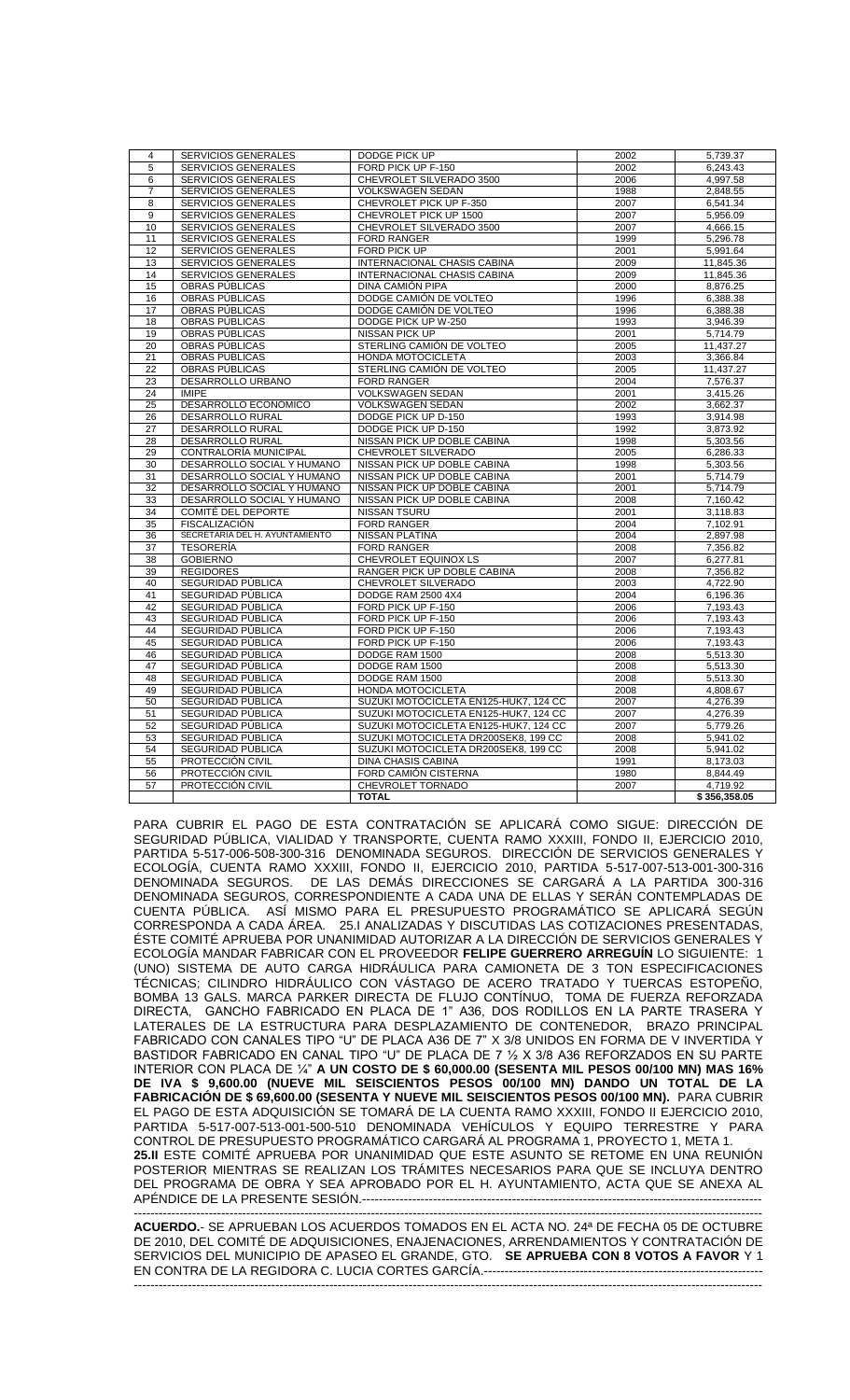LA **REGIDORA C. LUCIA CORTES GARCÍA** MANIFIESTA QUE SU VOTO ES EN CONTRA PORQUE EL PRESIDENTE DEL COMITÉ UTILIZO SU VOTO DE CALIDAD PARA ELEGIR AL PROVEEDOR QUE COTIZO MATERIAL MAS CARO.----------------------------------------------------------------------------------------------------------------------

------------------------------------------------------------------------------------------------------------------------------------------------------- **ACUERDO.**- SE APRUEBAN LOS ACUERDOS TOMADOS EN EL ACTA NO. 25ª DE FECHA 26 DE OCTUBRE DE 2010, DEL COMITÉ DE ADQUISICIONES, ENAJENACIONES, ARRENDAMIENTOS Y CONTRATACIÓN DE SERVICIOS DEL MUNICIPIO DE APASEO EL GRANDE, GTO. **SE APRUEBA POR UNANIMIDAD** DE LOS PRESENTES.----------------------------------------------------------------------------------------------------

------------------------------------------------------------------------------------------------------------------------------------------------------- **B). COMISIÓN DE HACIENDA, PATRIMONIO Y CUENTA PUBLICA.---------------------------------------------------------**

------------------------------------------------------------------------------------------------------------------------------------------------------- **1**.- EL **SECRETARIO DEL H. AYUNTAMIENTO LIC. JUAN ANTONIO GARCÍA OLIVEROS**, DA LECTURA AL DICTAMEN NO. CHPyCP/04/10 RELATIVO A LA PROPUESTA DE MODIFICACIÓN A LOS CRITERIOS DE RACIONALIDAD, AUSTERIDAD Y DISCIPLINA PRESUPUESTAL EJERCICIO FISCAL 2011, EN EL CUAL SE RESUELVE LO SIGUIENTE: **PRIMERO**.- ESTA COMISIÓN RESULTÓ COMPETENTE PARA CONOCER DEL PRESENTE ASUNTO DE CONFORMIDAD AL ARTÍCULO INVOCADO EN EL PROEMIO DEL PRESENTE<br>DICTAMEN. **SEGUNDO.**- DESPUÉS DE HABER REALIZADO UN ANÁLISIS A LOS CRITERIOS DE SEGUNDO.- DESPUÉS DE HABER REALIZADO UN ANÁLISIS A LOS CRITERIOS DE RACIONALIDAD, AUSTERIDAD Y DISCIPLINA PRESUPUESTAL EJERCICIO FISCAL 2010, ESTA COMISIÓN DETERMINA SE MODIFIQUEN COMO SIGUE:

**1.** CRITERIOS DE RACIONALIDAD, AUSTERIDAD Y DISCIPLINA PRESUPUESTAL EJERCICIO 2010.

APROBADOS EN LA SESIÓN DE AYUNTAMIENTO ORDINARIA NO. 13ª. DE FECHA 21 DE ENERO 2010, SE MODIFICARÁ EN EL APARTADO DE "EN MATERIA DE ADQUISICIONES, SUMINISTROS Y SERVICIOS" QUE DICE LO SIGUIENTE:

- DISPOSICIONES GENERALES
- EN MATERIA DE ADQUISICIONES, SUMINISTROS Y SERVICIOS
- EN MATERIA DE INVERSIÓN PÚBLICA
- TRASPASOS Y TRANSFERENCIAS PRESUPUESTALES
- VIÁTICOS Y PASAJES
- GASTOS DE DIFUSIÓN
- GASTOS MÉDICOS Y ASISTENCIA MÉDICA
- PASIVO
- **CAPACITACIÓN**
- ESTÍMULOS POR PUNTUALIDAD Y ASISTENCIA
- **COMPLEMENTARIOS**
- **2.** EN EL ÍNDICE DE LA INTRODUCCIÓN SE INCLUIRÁN LOS CONCEPTOS DE FONDO REVOLVENTE, SERVICIOS PERSONALES Y PAGO DE HORAS EXTRAS, GASTOS A COMPROBAR Y GASTOS DESCENTRALIZADOS. HACIENDO LA ACLARACIÓN DE QUE ESTOS CONCEPTOS ESTÁN DENTRO DEL DOCUMENTO APROBADO EN LA SESIÓN 13ª. PERO NO ESTÁN EN EL LISTADO DE LA INTRODUCCIÓN.
- **3.** SE ELIMINA DEL LISTADO DE LA INTRODUCCIÓN EL CONCEPTO DE ESTÍMULOS POR PUNTUALIDAD Y ASISTENCIA. HACIENDO LA ACLARACIÓN QUE EN EL CUERPO DEL DOCUMENTO NO APARECE ESTE CONCEPTO.

QUEDANDO EL LISTADO DE LA SIGUIENTE MANERA:

- DISPOSICIONES GENERALES

- EN MATERIA DE ADQUISICIONES, SUMINISTROS Y SERVICIOS
- EN MATERIA DE INVERSIÓN PÚBLICA
- TRASPASOS Y TRANSFERENCIAS PRESUPUESTALES
- VIÁTICOS Y PASAJES
- GASTOS DE DIFUSIÓN
- GASTOS MÉDICOS Y ASISTENCIA MÉDICA
- FONDO REVOLVENTE
- SERVICIOS PERSONALES Y PAGO DE TIEMPO EXTRA
- GASTOS A COMPROBAR
- **PASIVO**
- GASTOS DESCENTRALIZADOS
- **CAPACITACIÓN**
- **COMPLEMENTARIOS**

**TERCERO.-** ESTA COMISIÓN DE HACIENDA, PATRIMONIO Y CUENTA PÚBLICA PONE A CONSIDERACIÓN DE ESTE H. AYUNTAMIENTO EL PRESENTE DICTAMEN PARA SU APROBACIÓN O LO CONDUCENTE, DICTAMEN QUE SE ANEXA AL APÉNDICE DEL ACTA DE LA PRESENTE SESIÓN.------------- -------------------------------------------------------------------------------------------------------------------------------------------------------

**ACUERDO**.- SE APRUEBA EL DICTAMEN NO. CHPyCP/04/10 DE LA COMISIÓN DE HACIENDA, PATRIMONIO Y CUENTA PUBLICA EN EL CUAL SE APRUEBA LA MODIFICACIÓN A LOS CRITERIOS DE RACIONALIDAD, AUSTERIDAD Y DISCIPLINA PRESUPUESTAL EJERCICIO FISCAL 2011. **SE APRUEBA POR UNANIMIDAD** DE LOS PRESENTES.--------------------------------------------------------------------------------------------

-------------------------------------------------------------------------------------------------------------------------------------------------------

**C). COMISIÓN DE SEGURIDAD, TRANSITO, TRANSPORTE Y PROTECCIÓN CIVIL.----------------------------------**

------------------------------------------------------------------------------------------------------------------------------------------------------- **1**.- EL **SECRETARIO DEL H. AYUNTAMIENTO LIC. JUAN ANTONIO GARCÍA OLIVEROS**, DA LECTURA AL DICTAMEN NO. CSTTPC/01/10/10 RELATIVO A LA SOLICITUD DE LICENCIA Y AUTORIZACIÓN PARA INTRODUCIR TRANSPORTE NO CONTAMINANTE "TRICICLOS (BICITAXIS)" POR PARTE DE LA C. ISABEL MARTÍNEZ LARA, EN EL CUAL SE RESUELVE LO SIGUIENTE: "**PRIMERO.-** ESTA COMISIÓN RESULTÓ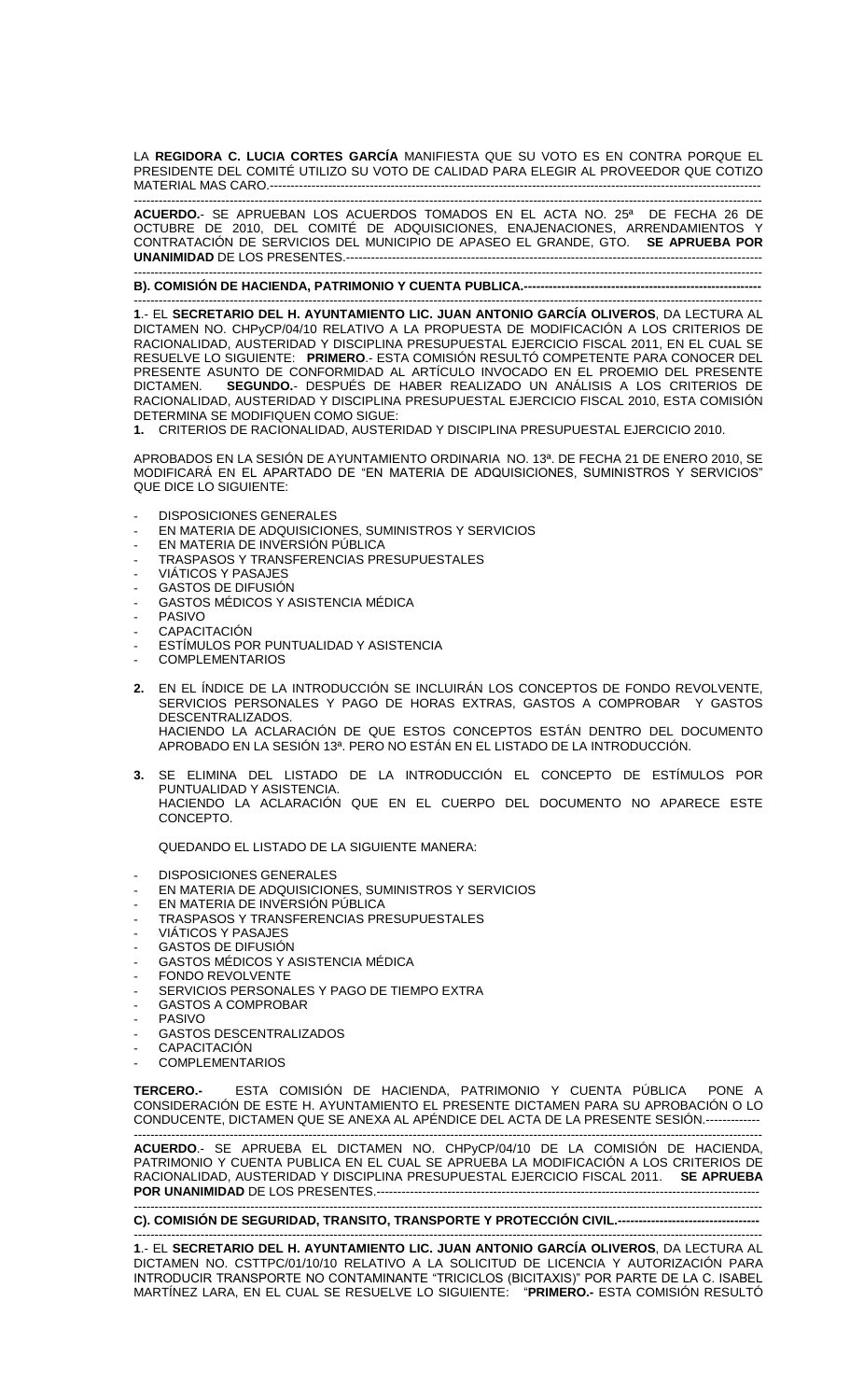COMPETENTE PARA CONOCER DEL PRESENTE ASUNTO DE CONFORMIDAD AL ARTÍCULO INVOCADO<br>EN EL PROEMIO DEL PRESENTE DICTAMEN. SEGUNDO.- UNA VEZ REALIZADO UN ANÁLISIS Y SEGUNDO.- UNA VEZ REALIZADO UN ANÁLISIS Y TOMANDO EN CUENTA EL CONSIDERANDO ÚNICO QUE ANTECEDE AL PRESENTE RESOLUTIVO, ESTA COMISIÓN DETERMINA NO OTORGAR EL PERMISO SOLICITADO CONSISTENTE EN LA PRESTACIÓN DEL SERVICIO DE TRANSPORTE NO CONTAMINANTE TRICICLOS "BICITAXIS", POR LAS RAZONES YA MENCIONADAS. **TERCERO.-** ESTA COMISIÓN DE SEGURIDAD, TRÁNSITO, TRANSPORTE Y PROTECCIÓN CIVIL PONE A CONSIDERACIÓN DE ESTE H. AYUNTAMIENTO EL PRESENTE DICTAMEN PARA SU APROBACIÓN O LO CONDUCENTE, DICTAMEN QUE SE ANEXA AL APÉNDICE DEL ACTA DE LA **PRESENTE SESIÓN.-------**

------------------------------------------------------------------------------------------------------------------------------------------------------- **ACUERDO**.- SE APRUEBA EL DICTAMEN NO. CSTTPC/01/10/10 DE LA COMISIÓN DE SEGURIDAD, TRANSITO, TRANSPORTE Y PROTECCIÓN CIVIL, EN EL CUAL SE DETERMINA NO OTORGAR EL PERMISO SOLICITADO CONSISTENTE EN LA PRESTACIÓN DEL SERVICIO DE TRANSPORTE NO CONTAMINANTE TRICICLOS "BICITAXIS" **SE APRUEBA POR UNANIMIDAD** DE LOS PRESENTES.---------

------------------------------------------------------------------------------------------------------------------------------------------------------- **2**.- EL **SECRETARIO DEL H. AYUNTAMIENTO LIC. JUAN ANTONIO GARCÍA OLIVEROS**, DA LECTURA AL DICTAMEN NO. CSTTPC/02/10/10 RELATIVO A LA PROPUESTA PARA EL TRANSPORTE TURÍSTICO DE LA MOTO TAXI URBANO POR PARTE DEL C. MARTIN MARTÍNEZ MELÉNDEZ, EN EL CUAL SE RESUELVE LO<br>SIGUIENTE: "**PRIMERO.-** ESTA COMISIÓN RESULTÓ COMPETENTE PARA CONOCER DEL PRESENTE SIGUIENTE: "**PRIMERO.-** ESTA COMISIÓN RESULTÓ COMPETENTE PARA CONOCER DEL PRESENTE ASUNTO DE CONFORMIDAD AL ARTÍCULO INVOCADO EN EL PROEMIO DEL PRESENTE DICTAMEN. **SEGUNDO.**- UNA VEZ REALIZADO EL ANÁLISIS Y TOMANDO EN CUENTA EL CONSIDERANDO ÚNICO QUE ANTECEDE AL PRESENTE RESOLUTIVO, ESTA COMISIÓN DETERMINA NO OTORGAR EL PERMISO SOLICITADO CONSISTENTE EN LA PRESTACIÓN DEL SERVICIO DE TRANSPORTE TURÍSTICO EN LA MODALIDAD DE MOTO TAXI URBANO. **TERCERO.-** ESTA COMISIÓN DE SEGURIDAD, TRÁNSITO, TRANSPORTE Y PROTECCIÓN CIVIL PONE A CONSIDERACIÓN DE ESTE H. AYUNTAMIENTO EL PRESENTE DICTAMEN PARA SU APROBACIÓN O LO CONDUCENTE, DICTAMEN QUE SE ANEXA AL APÉNDICE DEL ACTA DE LA PRESENTE SESIÓN.----

------------------------------------------------------------------------------------------------------------------------------------------------------- **ACUERDO**.- SE APRUEBA EL DICTAMEN NO. CSTTPC/02/10/10 DE LA COMISIÓN DE SEGURIDAD, TRANSITO, TRANSPORTE Y PROTECCIÓN CIVIL, EN EL CUAL SE DETERMINA NO OTORGAR EL PERMISO SOLICITADO CONSISTENTE EN LA PRESTACIÓN DEL SERVICIO DE TRANSPORTE TURÍSTICO EN LA MODALIDAD DE MOTO TAXI URBANO. **SE APRUEBA POR UNANIMIDAD** DE LOS PRESENTES.-----

------------------------------------------------------------------------------------------------------------------------------------------------------- **D). COMISIÓN DE GOBIERNO, REGLAMENTOS Y JUSTICIA MUNICIPAL.------------------------------------------------**

------------------------------------------------------------------------------------------------------------------------------------------------------- **1**.- EL **SECRETARIO DEL H. AYUNTAMIENTO LIC. JUAN ANTONIO GARCÍA OLIVEROS**, DA LECTURA AL DICTAMEN NO. CRGJM06/10/2010 RELATIVO AL OFICIO NO. R/86/10, DE FECHA 25 DE AGOSTO DE 2010, SIGNADO POR EL INGENIERO MANUEL BUENROSTRO MORALES, EN EL CUAL SE RESUELVE LO SIGUIENTE: **PRIMERO.-** CON FUNDAMENTO EN LO DISPUESTO POR LOS ARTÍCULOS 69, FRACCIÓN I INCISO C, 74 Y DEMÁS RELATIVOS Y APLICABLES DE LA LEY ORGÁNICA MUNICIPAL PARA EL ESTADO DE GUANAJUATO EN RELACIÓN CON LOS ARTÍCULOS 13 Y 14 DEL REGLAMENTO INTERIOR DEL AYUNTAMIENTO DE ESTE MUNICIPIO; ESTA COMISIÓN DE GOBIERNO, REGLAMENTOS Y JUSTICIA MUNICIPAL; ES COMPETENTE PARA ATENDER Y DICTAMINAR LA CUESTIÓN MATERIA DEL PRESENTE OCURSO, MISMA QUE FUE REMITIDA POR EL PLENO DEL H. AYUNTAMIENTO DE APASEO EL GRANDE, GUANAJUATO EN FECHA 26 DE AGOSTO DEL PRESENTE ANO EN OCASIÓN DE LA 38 SESIÓN ORDINARIA DEL H. AYUNTAMIENTO DE APASEO EL GRANDE, GTO. **SEGUNDO.-** DESPUÉS DE HABER ESTADO REUNIDOS LOS MIEMBROS DE LA PRESENTE COMISIÓN PREVIA CONVOCATORIA REALIZADA A LOS INTEGRANTES POR EL PRESIDENTE DE LA MISMA; EL PASADO 28 DE OCTUBRE DE 2010 EN LA SALA DE REGIDORES; DEBATIDO Y DISCUTIDO QUE FUE EL ASUNTO CITADO EN SUPRALÍNEAS, SE DICTAMINA Y ACUERDA QUE EL COMITÉ DE ADQUISICIONES, ENAJENACIONES, ARRENDAMIENTOS Y CONTRATACIÓN DE SERVICIOS DE ESTE MUNICIPIO, INTEGRADO EN SESIÓN ORDINARIA DE FECHA 10 DE OCTUBRE DEL 2009, DEL H. AYUNTAMIENTO DE APASEO EL GRANDE, GUANAJUATO; ESPECÍFICAMENTE EN OCASIÓN DEL PUNTO DEL ORDEN DEL DÍA MARCADO CON EL NUMERO 5 (CINCO) FUE INTEGRADO CONFORME A DERECHO, TODA VEZ QUE RESPECTO DE DICHA INTEGRACIÓN Y/O CONFORMACIÓN Y LAS FUNCIONES QUE HA VENIDO REALIZANDO POR MÁS DE UN AÑO, HAN SIDO RECONOCIDAS Y CONFIRMADAS TÁCITA Y EXPRESAMENTE POR PARTE DE LOS MIEMBROS INTEGRANTES DEL AYUNTAMIENTO Y DEL PROPIO COMITÉ. **TERCERO.-** EN VIRTUD DE LO ANTERIOR, ESTA COMISIÓN DE GOBIERNO, REGLAMENTOS Y JUSTICIA MUNICIPAL; DEL H. AYUNTAMIENTO DE APASEO EL GRANDE, GUANAJUATO; TIENE A BIEN SOMETER A SU CONSIDERACIÓN APROBAR LA CONFORMACIÓN DEL COMITÉ DE ADQUISICIONES, ENAJENACIONES, ARRENDAMIENTOS Y CONTRATACIÓN DE SERVICIOS EN LOS TÉRMINOS EN LOS QUE FUE INTEGRADO Y QUE HA VENIDO FUNCIONANDO Y QUE ES A SABER: PRESIDENTE: LIC. MANUEL BAUTISTA GONZÁLEZ, SECRETARIO: C. LUCIA CORTES GARCÍA, 1ER. VOCAL: ING. MANUEL GERARDO BUENROSTRO MORALES, 2DO. VOCAL: C. MA. GUADALUPE SÁNCHEZ ÁNGEL, 3ER. VOCAL: C. EMILIO RAMOS ORTIZ, TESORERO MUNICIPAL: C.P. MA. DOLORES CRUZ RIVERA, OFICIAL MAYOR: LIC. MARÍA CELINA TAPIA PÉREZ Y CONTRALOR MUNICIPAL: C.P. DELIA MORALES GARCÍA.", DICTAMEN QUE SE ANEXA AL APÉNDICE DEL ACTA DE LA PRESENTE SESIÓN.-----------------------------------------------------------------

------------------------------------------------------------------------------------------------------------------------------------------------------- **ACUERDO**.- SE APRUEBA EL DICTAMEN NO. CRGJM06/10/2010 DE LA COMISIÓN DE GOBIERNO, REGLAMENTOS Y JUSTICIA MUNICIPAL, EN EL CUAL SE APRUEBA LA CONFORMACIÓN DEL COMITÉ DE ADQUISICIONES, ENAJENACIONES, ARRENDAMIENTOS Y CONTRATACIÓN DE SERVICIOS EN LOS TÉRMINOS EN LOS QUE FUE INTEGRADO Y QUE HA VENIDO FUNCIONANDO Y QUE ES A SABER: PRESIDENTE: LIC. MANUEL BAUTISTA GONZÁLEZ, SECRETARIO: C. LUCIA CORTES GARCÍA, 1ER. VOCAL: ING. MANUEL GERARDO BUENROSTRO MORALES, 2DO. VOCAL: C. MA. GUADALUPE SÁNCHEZ ÁNGEL, 3ER. VOCAL: C. EMILIO RAMOS ORTIZ, TESORERO MUNICIPAL: C.P. MA. DOLORES CRUZ RIVERA, OFICIAL MAYOR: LIC. MARÍA CELINA TAPIA PÉREZ CON DERECHO A VOZ Y VOTO Y EX OFICIO CON DERECHO A VOZ LA CONTRALORA MUNICIPAL: C.P. DELIA MORALES GARCÍA. **SE APRUEBA CON 7 VOTOS A FAVOR** Y 2 EN CONTRA DE LOS REGIDORES C. LUCIA CORTES GARCÍA E ING. MANUEL GERARDO BUENROSTRO MORALES.------------------------------------------------------------------------------------ -------------------------------------------------------------------------------------------------------------------------------------------------------